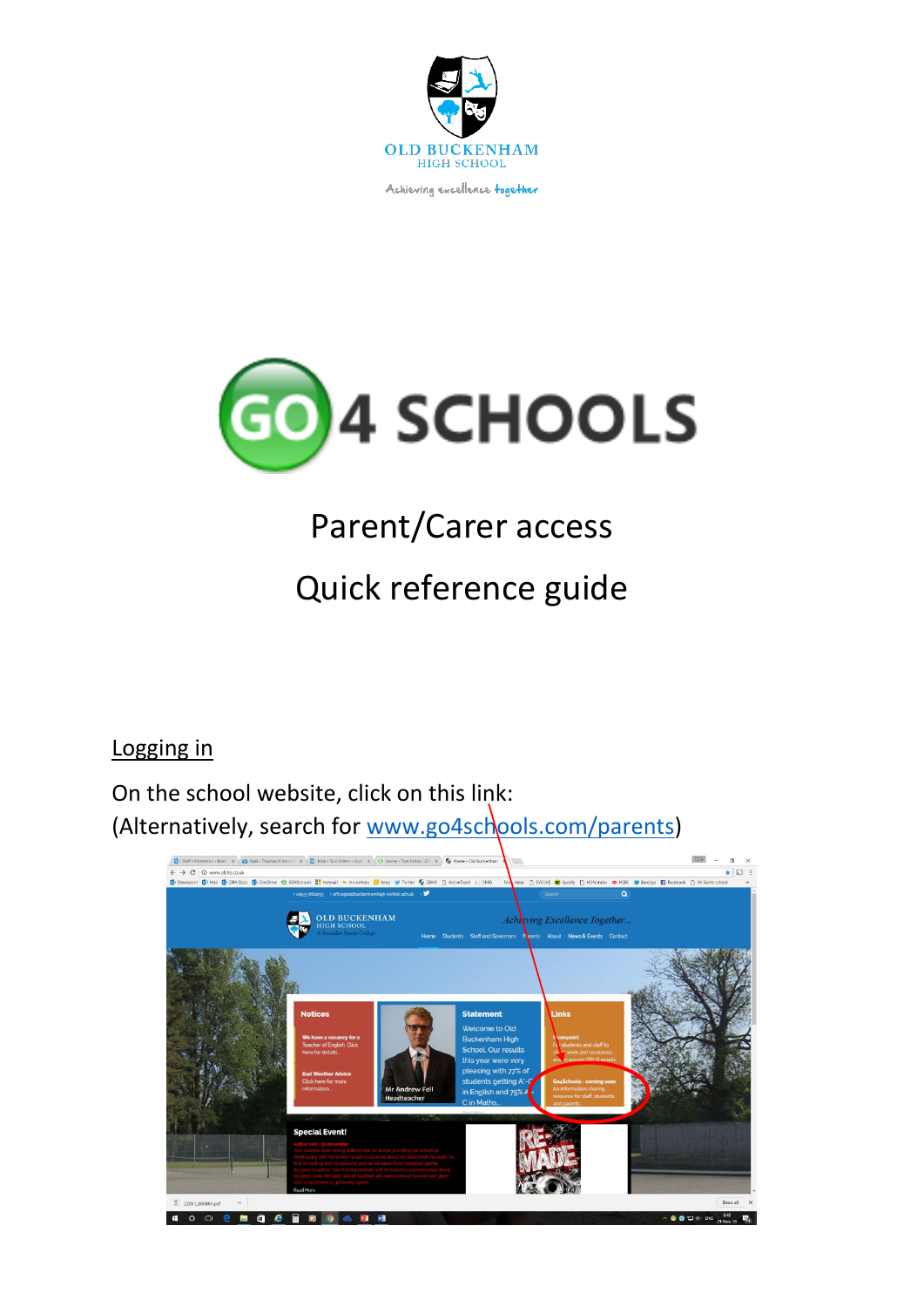On the Go4Schools Parents and Guardians site, enter your email address under 'First time user' (this must be an email address we have on record) and click 'Please send me a password'

| Welcome                                                                                  |                                                                                                                                                                                                   |
|------------------------------------------------------------------------------------------|---------------------------------------------------------------------------------------------------------------------------------------------------------------------------------------------------|
|                                                                                          | Welcome to the GO 4 Schools login page for Parents and Guardians, If you have been provided with access by your child's                                                                           |
| behaviour records too.                                                                   | school you can use GO 4 Schools to access their reports and to see their attainment, attendance and, for many schools, their                                                                      |
| Email address:                                                                           |                                                                                                                                                                                                   |
| Password:                                                                                |                                                                                                                                                                                                   |
| <b>El Remember my email addres</b><br>Login                                              |                                                                                                                                                                                                   |
|                                                                                          |                                                                                                                                                                                                   |
| First-time User?                                                                         |                                                                                                                                                                                                   |
| If you haven't logged on to GO 4 Parents and G<br>password" button. (Please note that we | anall address and click the "please send me a<br>ento provide an email address that<br>sen registered in GO by the school(s) that                                                                 |
| your child/children attend.)                                                             |                                                                                                                                                                                                   |
| Fmail address:                                                                           |                                                                                                                                                                                                   |
|                                                                                          | Please note, if you are having problems with your py word please contact your child's<br>school. For Data Protection reasons we are unable to divulge or set passwords for<br>cents ourselves.    |
| Please send me a password                                                                |                                                                                                                                                                                                   |
|                                                                                          |                                                                                                                                                                                                   |
| Forgotten your Password?                                                                 | If you have forgotten your password, we can send a new one to your email address.                                                                                                                 |
| Email address:                                                                           |                                                                                                                                                                                                   |
|                                                                                          | Please note, if you are having problems with your password please contact your child's<br>school. For Data Protection reasons we are unable to divulge or set passwords for<br>parents ourselves. |

You will receive an email with a temporary password. Use this password, with your email address, to log in here:

|                                                                                                                                                                                                                                                                                         | GO                                |
|-----------------------------------------------------------------------------------------------------------------------------------------------------------------------------------------------------------------------------------------------------------------------------------------|-----------------------------------|
|                                                                                                                                                                                                                                                                                         | <b>GO 4 PARENTS AND GUARDIANS</b> |
|                                                                                                                                                                                                                                                                                         | Parent home                       |
| Welcome                                                                                                                                                                                                                                                                                 |                                   |
| ive been provided with access by your child's<br>Welcome to the GO 4 Schools login page for Pares<br>school you can use GO 4 Schools to ac-<br>reit reports and to see their atten-<br>attendance and, for many schools, their<br>behaviour records too.                                |                                   |
| Email address:                                                                                                                                                                                                                                                                          |                                   |
| Password:<br>Remember my email addr                                                                                                                                                                                                                                                     |                                   |
| Log in                                                                                                                                                                                                                                                                                  |                                   |
| <b>First-time User?</b>                                                                                                                                                                                                                                                                 |                                   |
| If you haven't logged on to GO 4 Parents and Guardians before, type your email address and click the "please send me a<br>password" button. (Please note that you need to provide an email address that has been registered in GO by the school(s) that<br>your child/children attend.) |                                   |
| Email address:<br>Please note, if you are having problems with your password please contact your child's<br>school. For Data Protection reasons we are unable to divulge or set passwords for<br>parents ourselves.                                                                     |                                   |
| Please send me a password                                                                                                                                                                                                                                                               |                                   |
| Forgotten your Password?                                                                                                                                                                                                                                                                |                                   |
| If you have forgotten your password, we can send a new one to your email address.                                                                                                                                                                                                       |                                   |
| Email address:<br>Please note, if you are having problems with your password please contact your child's<br>school. For Data Protection reasons we are unable to divulge or set passwords for<br>parents ourselves.                                                                     |                                   |
| Please send me a password                                                                                                                                                                                                                                                               |                                   |
| Copyright Hyperspheric Solutions Ltd (2009-2016)   Privacy Policy   Company No. 3947438   VAT Reg. 750682623   29 Nov 2016 00:51                                                                                                                                                        |                                   |
|                                                                                                                                                                                                                                                                                         |                                   |
|                                                                                                                                                                                                                                                                                         |                                   |
|                                                                                                                                                                                                                                                                                         |                                   |
|                                                                                                                                                                                                                                                                                         |                                   |
|                                                                                                                                                                                                                                                                                         |                                   |

Once you are logged in, you can change your password under 'My Settings':

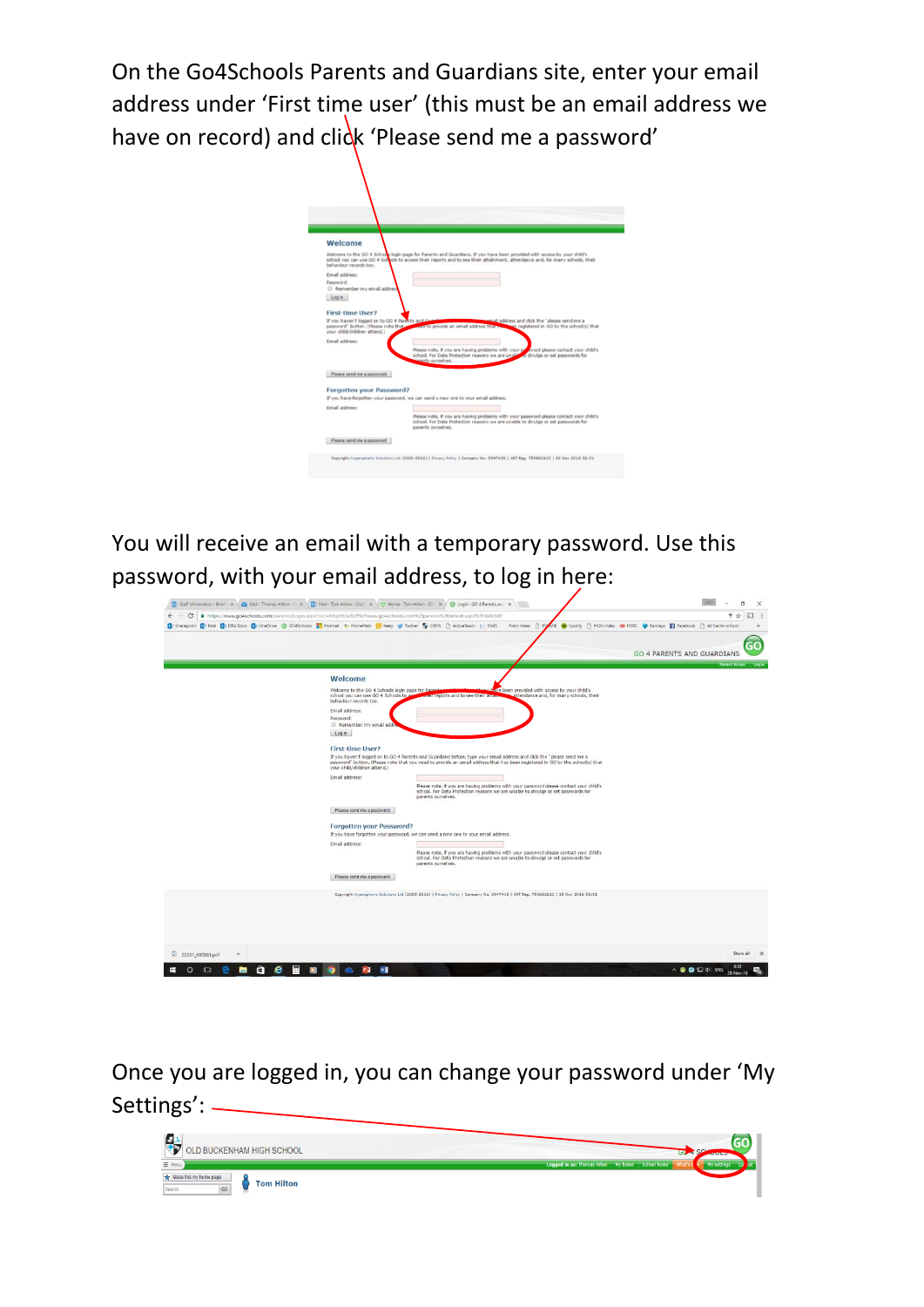#### The Student Profile

#### Along the top of the profile page are a series of clickable links which:

Today's timetable, detailed progress, attendance, behaviour (record), progress and reports, key grades/levels achieved, CAT Results, documents

#### Or scroll down the page to find further information, including:

Residuals chart – this shows whether students are currently above, on, or below their target grade (Pathway in Y789) in each subject



Today's timetable (with a link to the full two-week timetable)

Detailed progress information – this includes marks achieved in assessments, mock exams, etc for each subject

(At present, this level of detail is only available in Y10/11)



| <b>Subject</b>                | Target Grade | Current Grade | Predicted Grade | <b>Breakdown</b>                                                                                                                                                                           |                                          |
|-------------------------------|--------------|---------------|-----------------|--------------------------------------------------------------------------------------------------------------------------------------------------------------------------------------------|------------------------------------------|
| After School German WCI       | B            | $B +$         | B               | Reading<br>Listening<br>Speaking<br>Writing                                                                                                                                                | B<br>Ċ<br>A<br>A                         |
| Art                           | A            | <b>B-</b>     | A               | AO1 Developing Ideas<br>AO2 Refining Ideas<br>AO3 Record Ideas<br><b>AO4 Present Personal Responses</b><br>Y10 Exam<br><b>Provisional Portfolio Marks</b><br><b>Provisional Exam Marks</b> | A<br>$B +$<br>$B +$<br>Ù<br>A<br>A<br>×, |
| Cultural & Social Studi       | ÷            | $\mathbf{r}$  | ä,              |                                                                                                                                                                                            |                                          |
| Drama                         | Δ            | $B +$         | в               | Unit 1<br>Unit 2<br>Unit 3                                                                                                                                                                 | А-<br>B<br>÷,                            |
| <b>English Language</b>       | 7            | ÷.            | 6               | Paper 1 Reading<br>Paper 1 Writing<br>Paper 2 Reading<br>Paper 2 Writing<br><b>Notes</b>                                                                                                   | ٠<br>÷<br>i,<br>i,                       |
| <b>English Literature</b>     | 7            | 7             | $6+$            | A Christmas Carol<br><b>Unseen Poetry</b><br>An Inspector Calls<br>Macbeth<br>Anthology Poetry<br><b>SPaG</b><br>Mock Exam<br><b>Notes</b>                                                 | ł<br>ł<br>i,<br>7<br>÷<br>÷<br>÷<br>÷    |
| <b>Further Maths</b>          | A            | А             | A               | Predicted grade                                                                                                                                                                            | A                                        |
| History                       | А            | $A +$         | $A +$           | <b>Controlled Assessment</b><br>Exam<br><b>Homework</b>                                                                                                                                    | $A^*+$<br>А<br>ł                         |
| Maths                         | 9            | $8-$          | 9               | <b>Y11 Test Results</b>                                                                                                                                                                    | $8-$                                     |
| <b>Media Studies</b>          | A            | $B +$         | Д-              | Production<br>Mock Exam Section a<br>Mock Exam Section b<br><b>Controlled Assessment</b><br>Year 10 Mock                                                                                   | f<br>÷<br>į,<br>$A +$<br>$C +$           |
| <b>Physical Education</b>     | ÷            | ÷.            | ÷.              |                                                                                                                                                                                            |                                          |
| <b>Y11 Additional Science</b> | B            | B             | B               | Biology<br>Chemistry<br><b>Physics</b><br><b>ISA</b>                                                                                                                                       | A-<br>B<br>ċ.<br>٠                       |
| <b>Y11 Core Science</b>       | в            | А             | Δ               | End Y10 Summative Grade<br>November PPEs<br>March PPEs<br><b>Controlled Assessment</b>                                                                                                     | A<br>f<br>ł<br>٠                         |